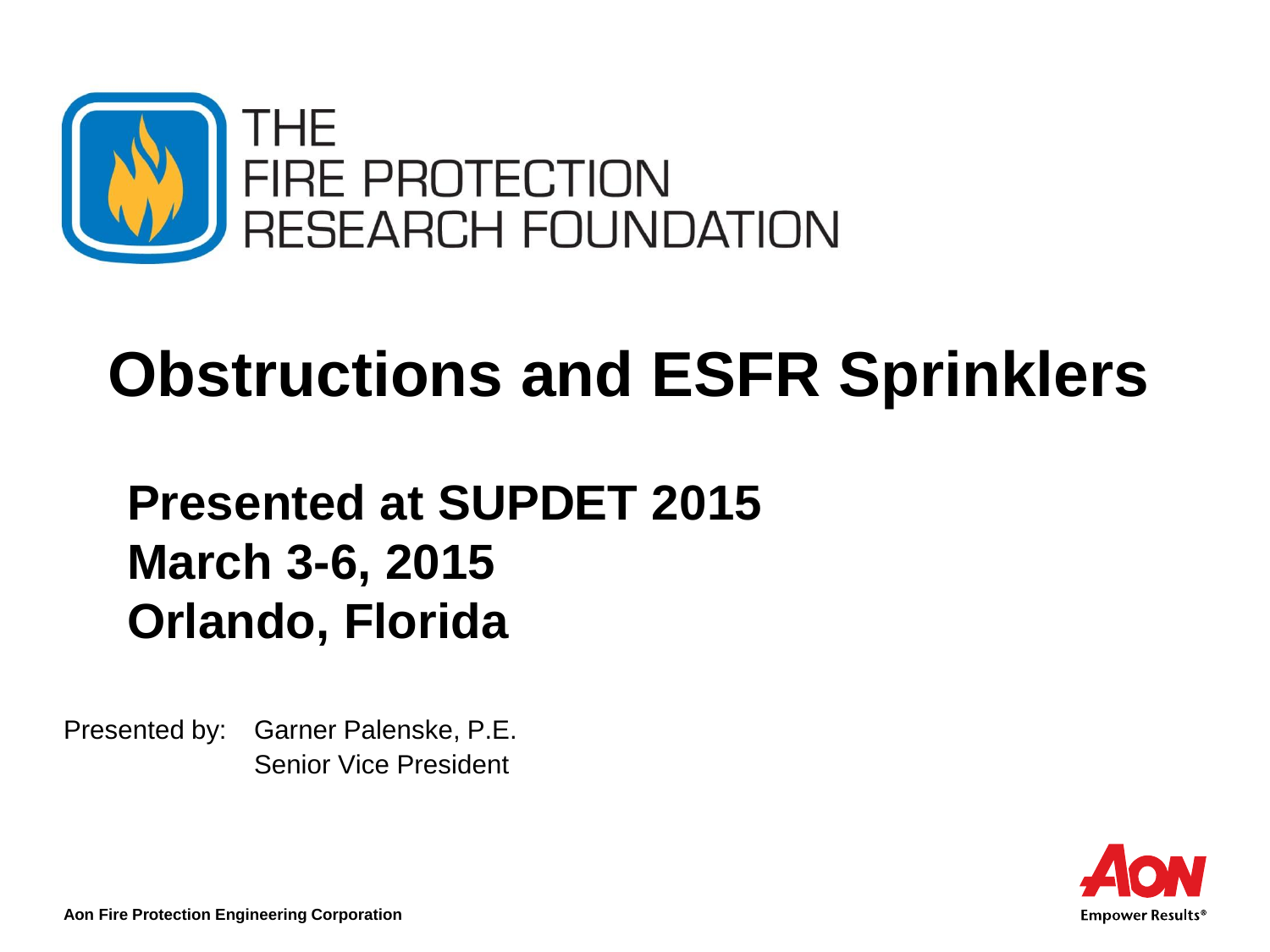- **Introduction**
- **ESFR Sprinkler Design Concept**
- **Previous Actual Delivered Density Testing**
- **Proposed Actual Delivered Density Testing**
- **Proposed Full-scale Testing**
- **Questions**

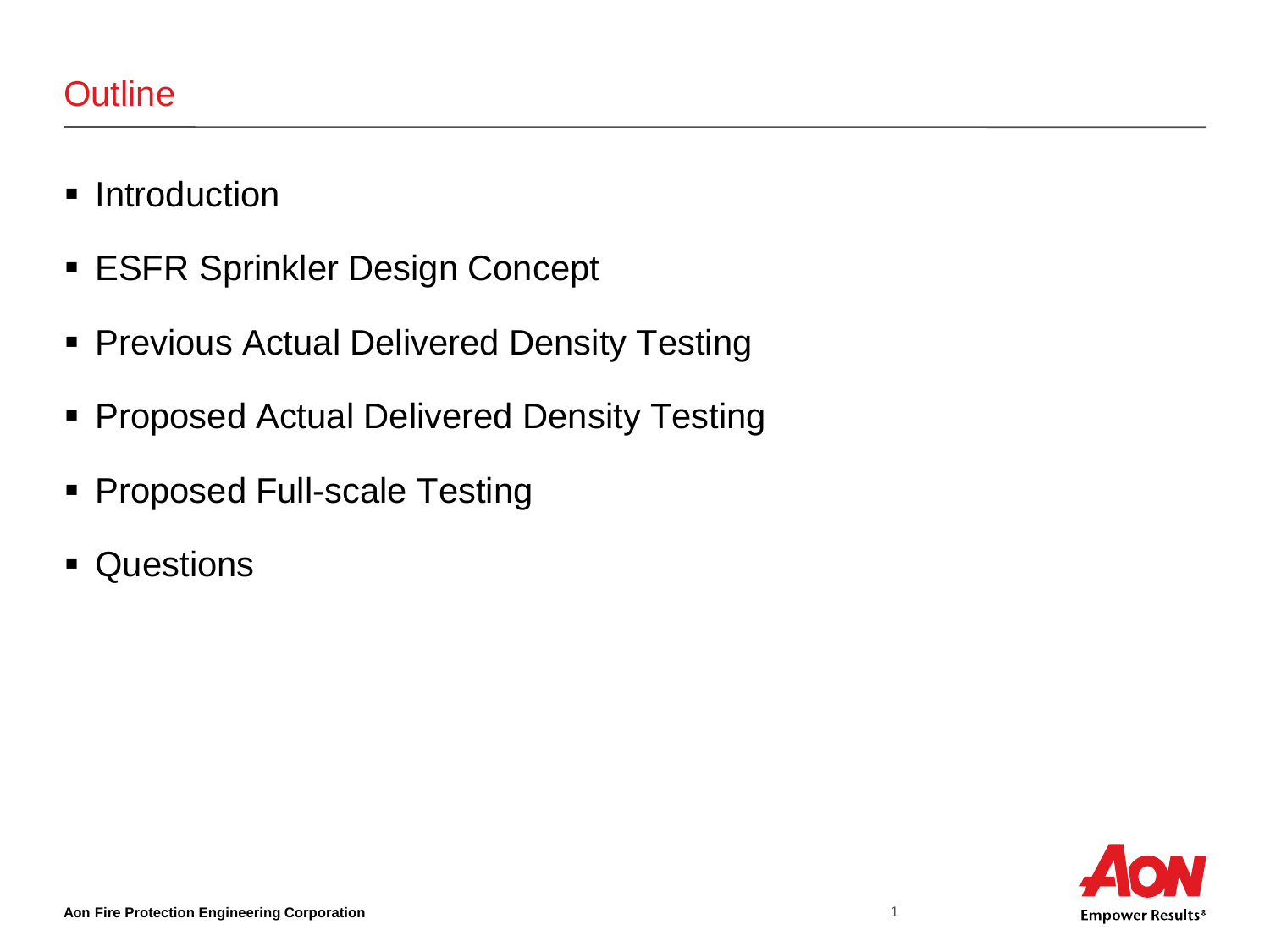#### **Introduction**

- Project Goal: Develop a tool which can be used to provide a reliable analysis of the impact of obstructions on ESFR sprinkler performance.
	- Existing data
	- New fire testing/analysis
- Phase I of the project included:
	- Literature review
	- GAP analysis
	- Test plan development
- **Phase II of the project includes:** 
	- Actual Delivered Density testing
	- Full-scale fire testing
- The results of the project will be provided to the NFPA 13 Technical Committee to develop requirements for inclusion in the standard.

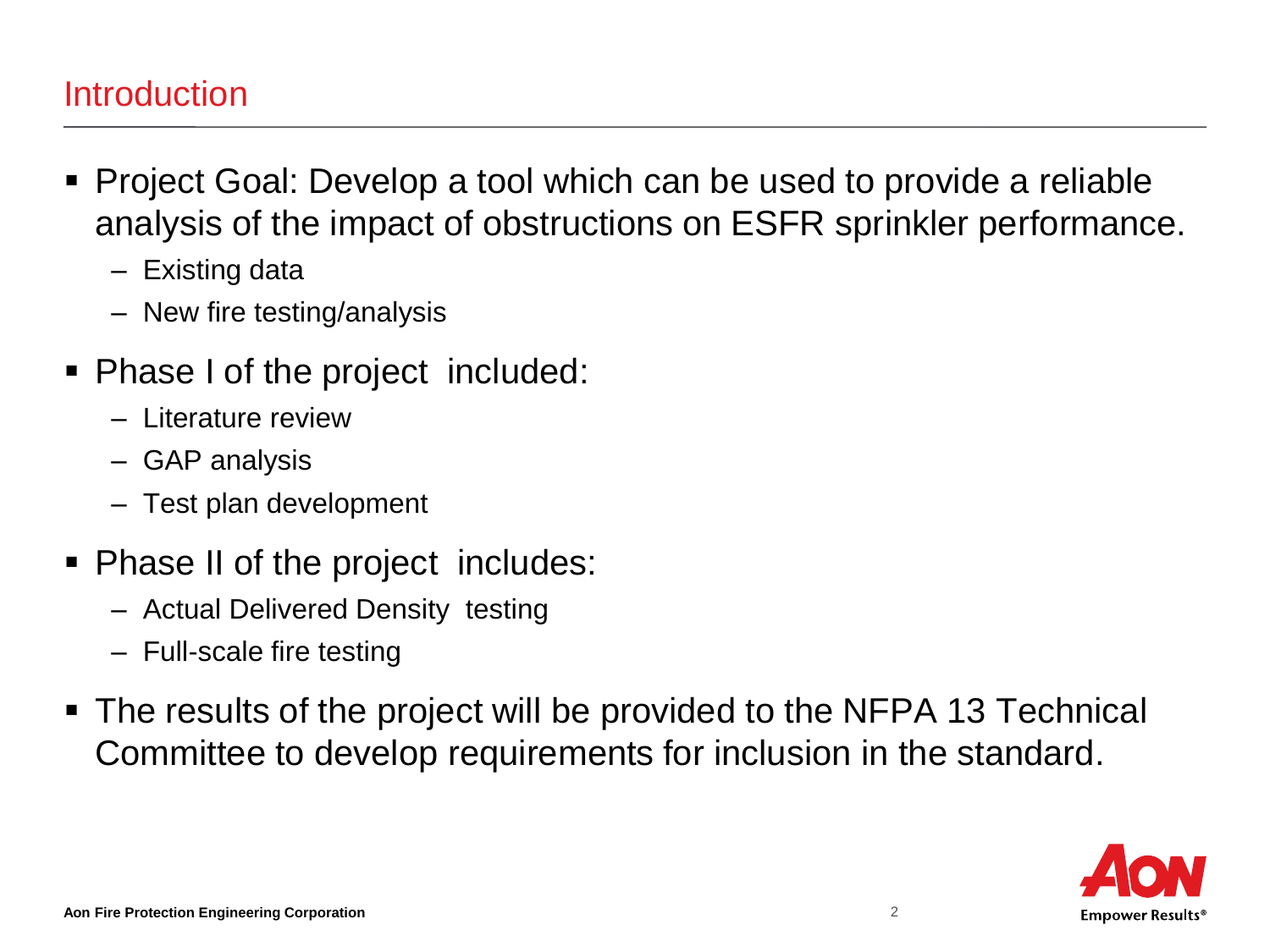# ADD > RDD = Fire Suppression

Where: ADD - Actual Delivered Density (gpm/sq. ft.) RDD - Required Delivered Density (gpm/sq. ft.)

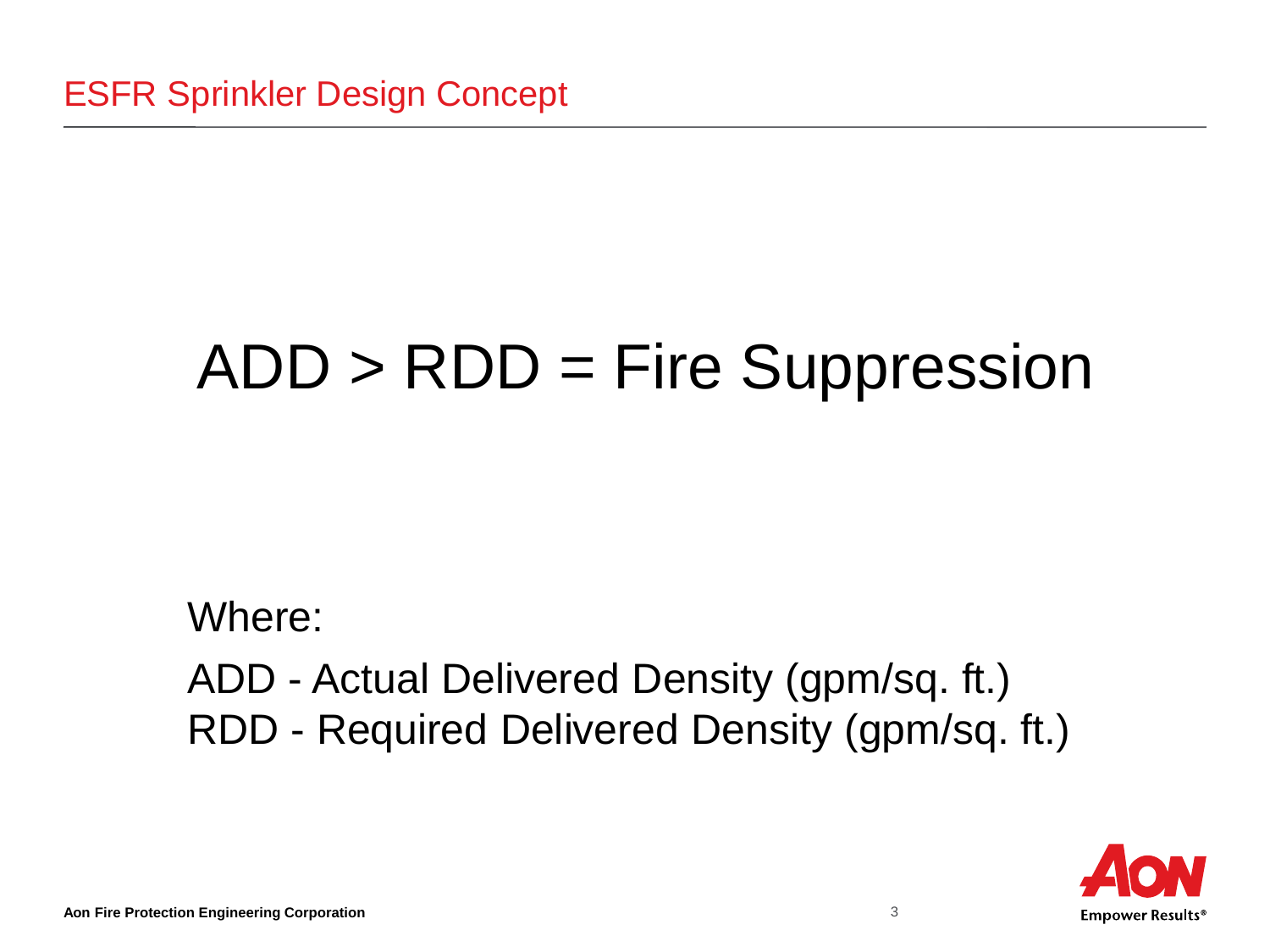# ESFR Sprinkler Head Obstruction Demo



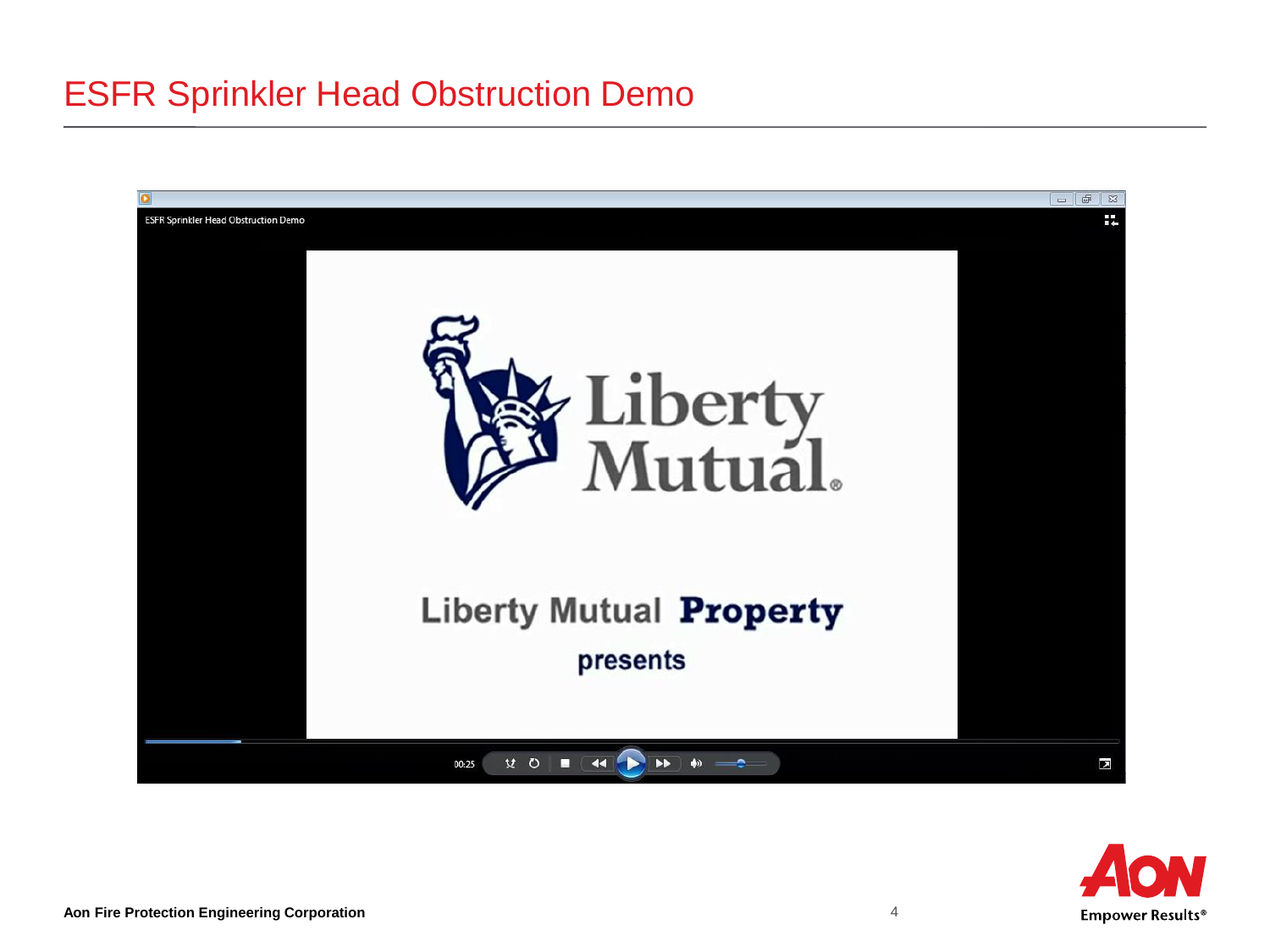

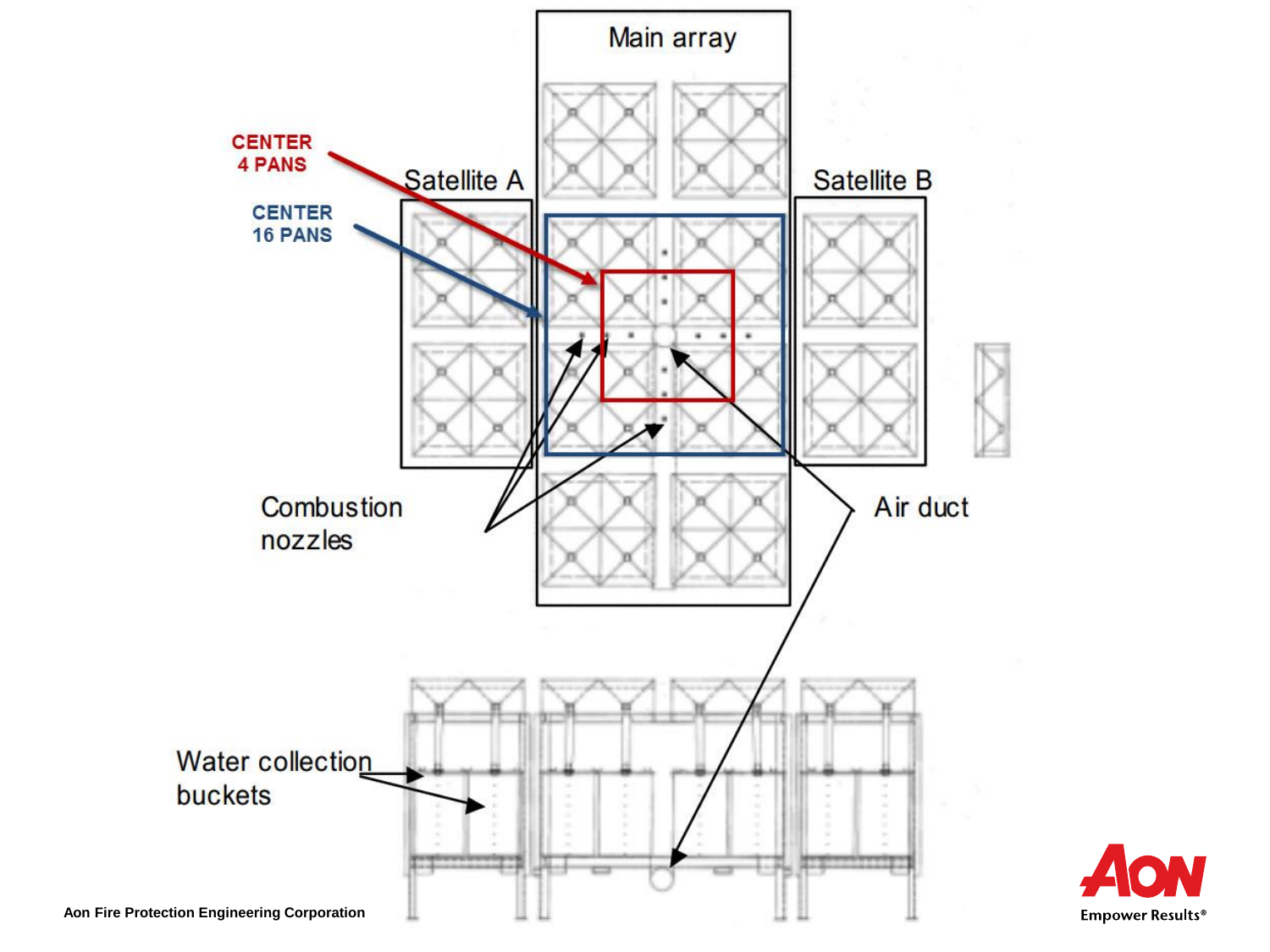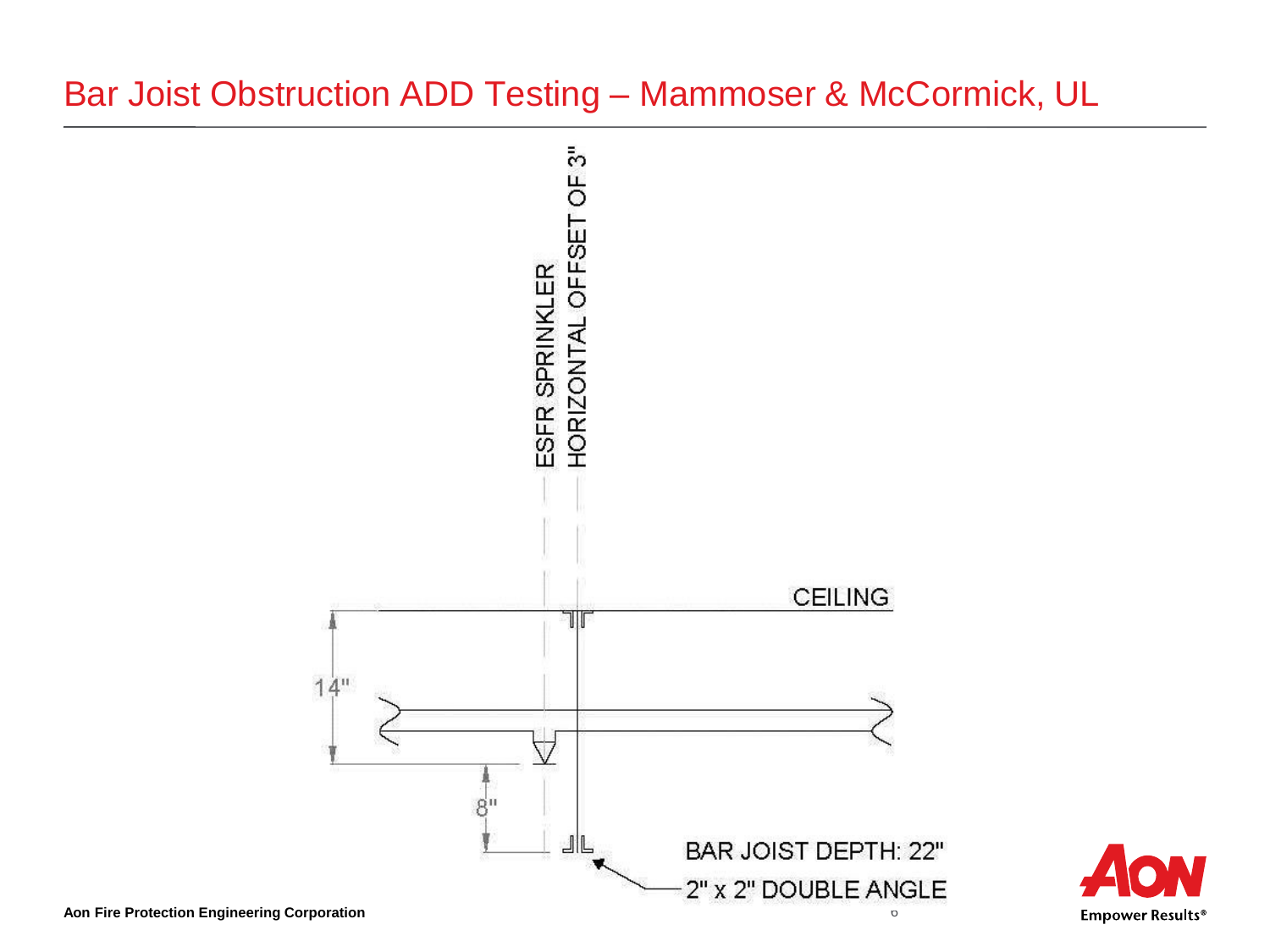# Bar Joist Obstruction ADD Testing - Mammoser & McCormick, UL



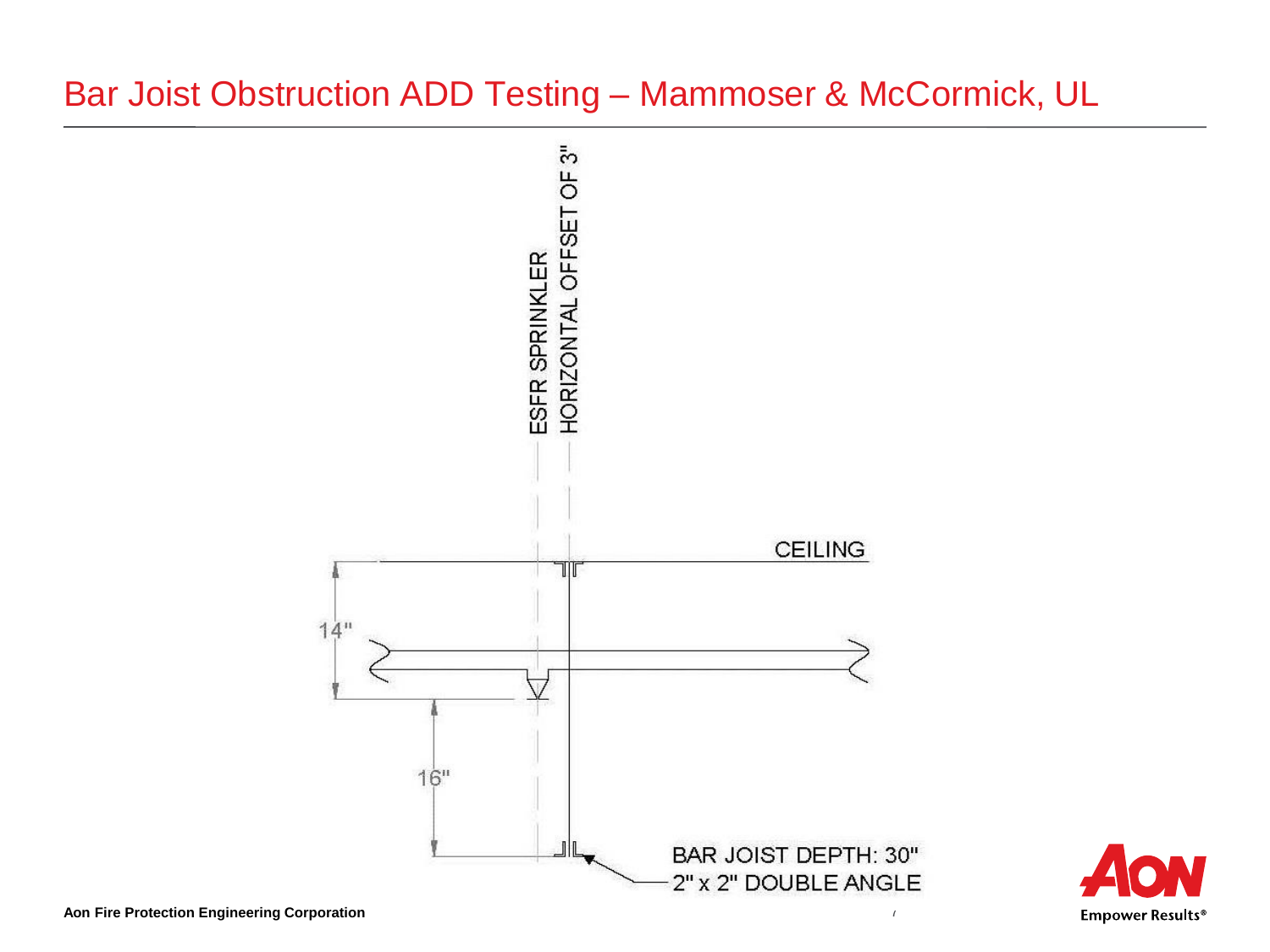## Bar Joist Obstruction ADD Testing - Mammoser & McCormick, UL



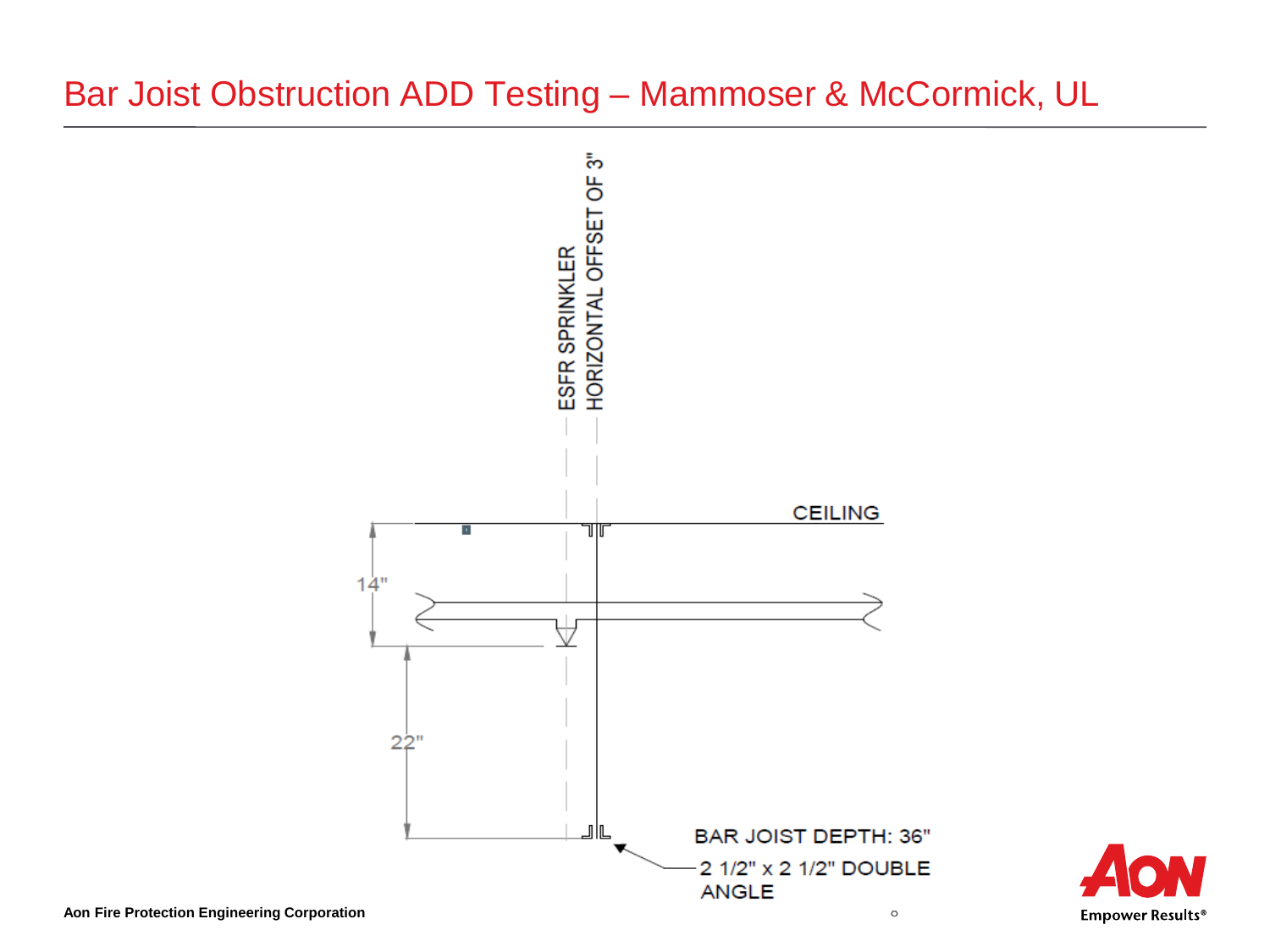# Bar Joist and Bridging Member Diagram



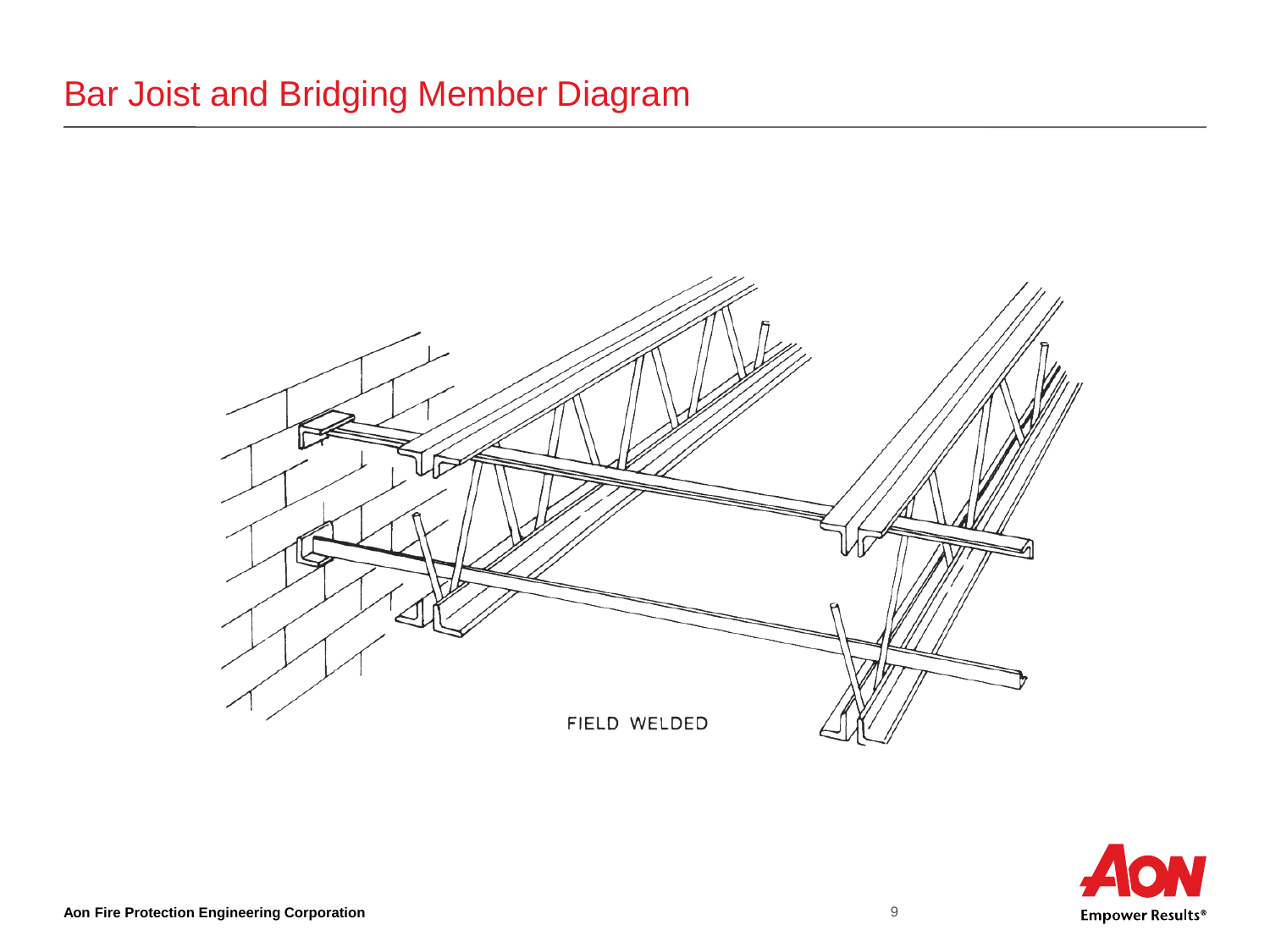| <b>Bar Joist</b><br><b>Depth</b><br>$(\ln)$ | <b>Bar</b><br><b>Joist</b><br><b>Offset</b><br>$(\ln)$ | <b>Ceiling to</b><br><b>Apparatus</b><br>Top<br>(Ft) | <b>Fire</b><br><b>Size</b><br>(MW) | <b>Fire</b><br><b>Location</b>        | <b>Sprinkler</b><br><b>Type</b> | Discharge<br><b>Pressure</b><br>(PSI) |
|---------------------------------------------|--------------------------------------------------------|------------------------------------------------------|------------------------------------|---------------------------------------|---------------------------------|---------------------------------------|
| 22,30,36                                    | 0,3,6                                                  | 10                                                   | 1.5                                | Centered<br>under<br>one<br>sprinkler | <b>ESFR</b><br>$K-14$           | 50, 75                                |

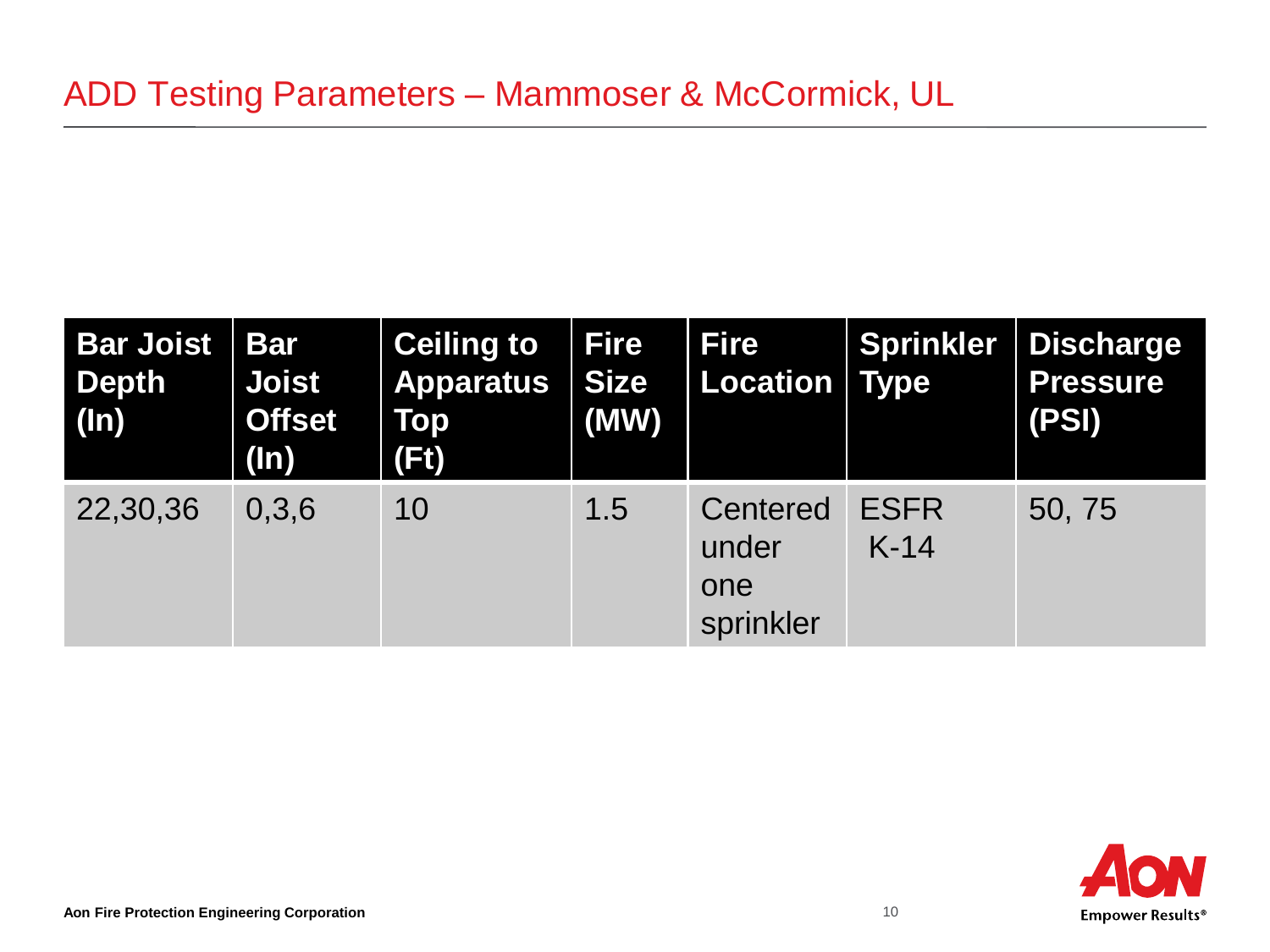# Actual Delivered Density (ADD) Testing – Mammoser & McCormick, UL



**Empower Results<sup>®</sup>**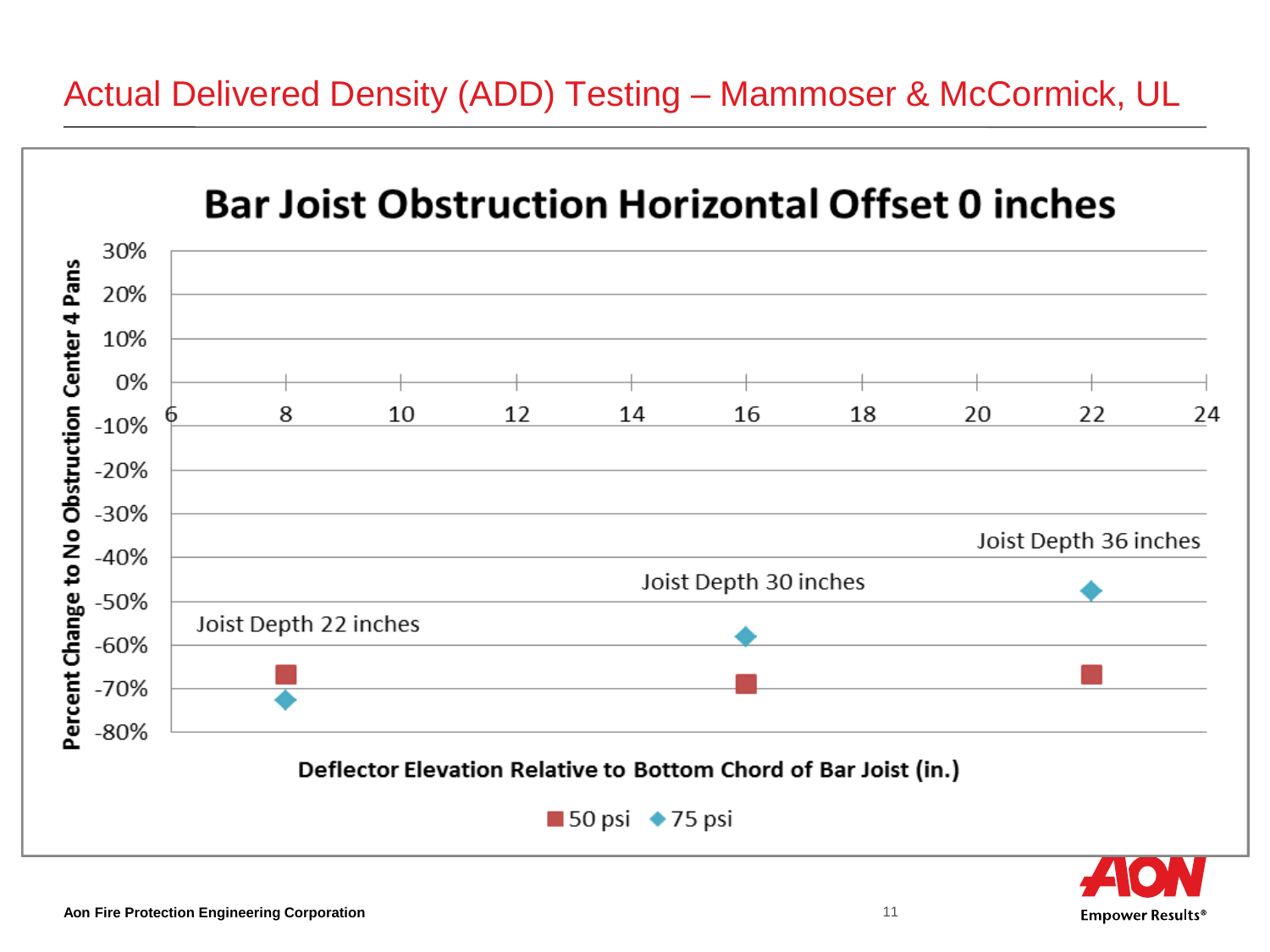

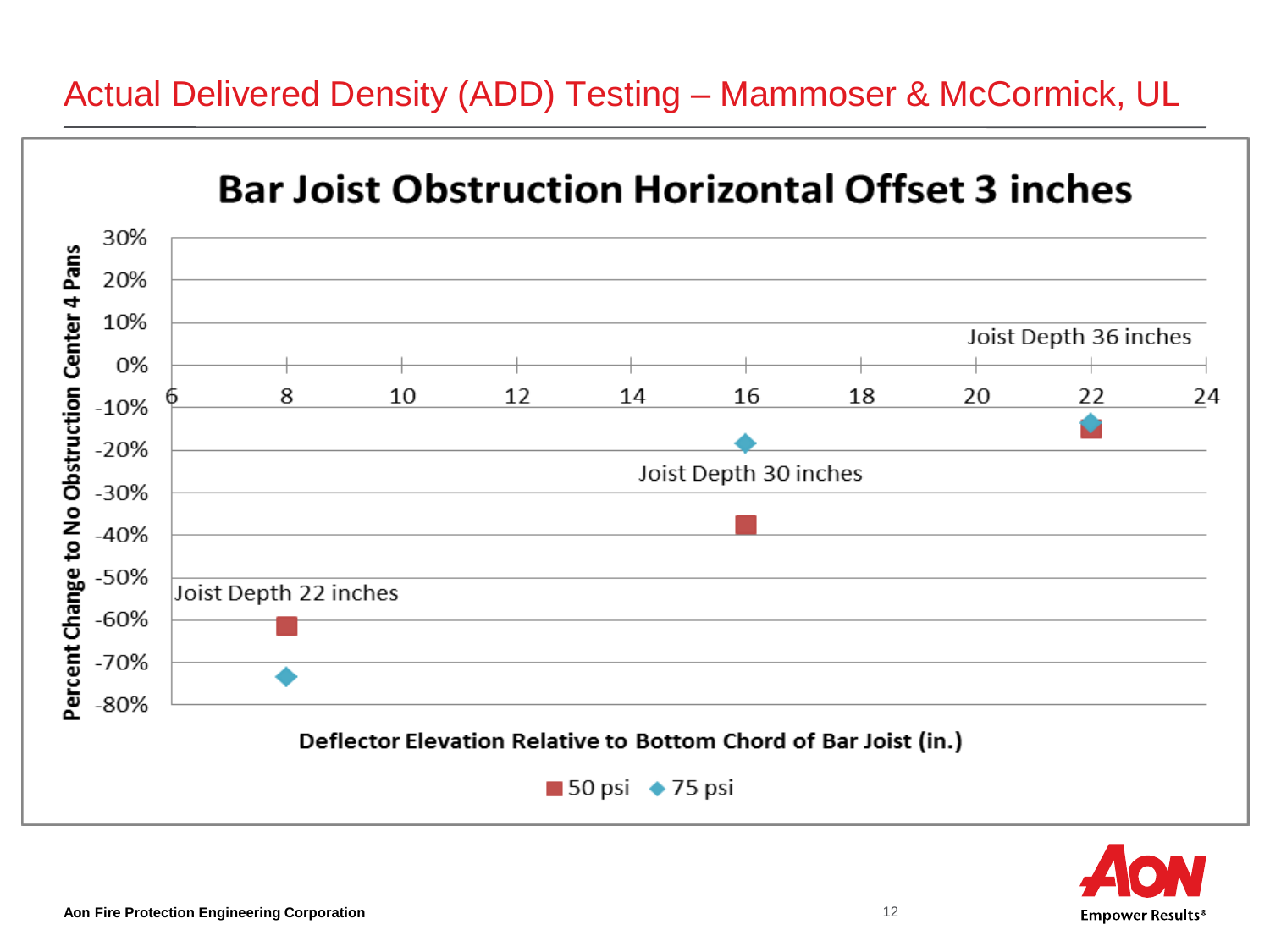Goal: Determine the ESFR K17 sprinkler to be used in the full scale testing.

- ADD testing of three different manufacturers' ESFR sprinklers:
	- Tyco
	- Reliable
	- Viking
- Apparatus UL Third Generation ADD Apparatus
- Fire Size 2.5 MW fire to simulate the heat release rate of the 30 Ft. Group A plastic commodity in full scale test.
- The first series of tests will be used to establish the sprinkler with the strongest center core ADD. This sprinkler will then be further tested in more scenarios. A total of 22 tests will be completed.

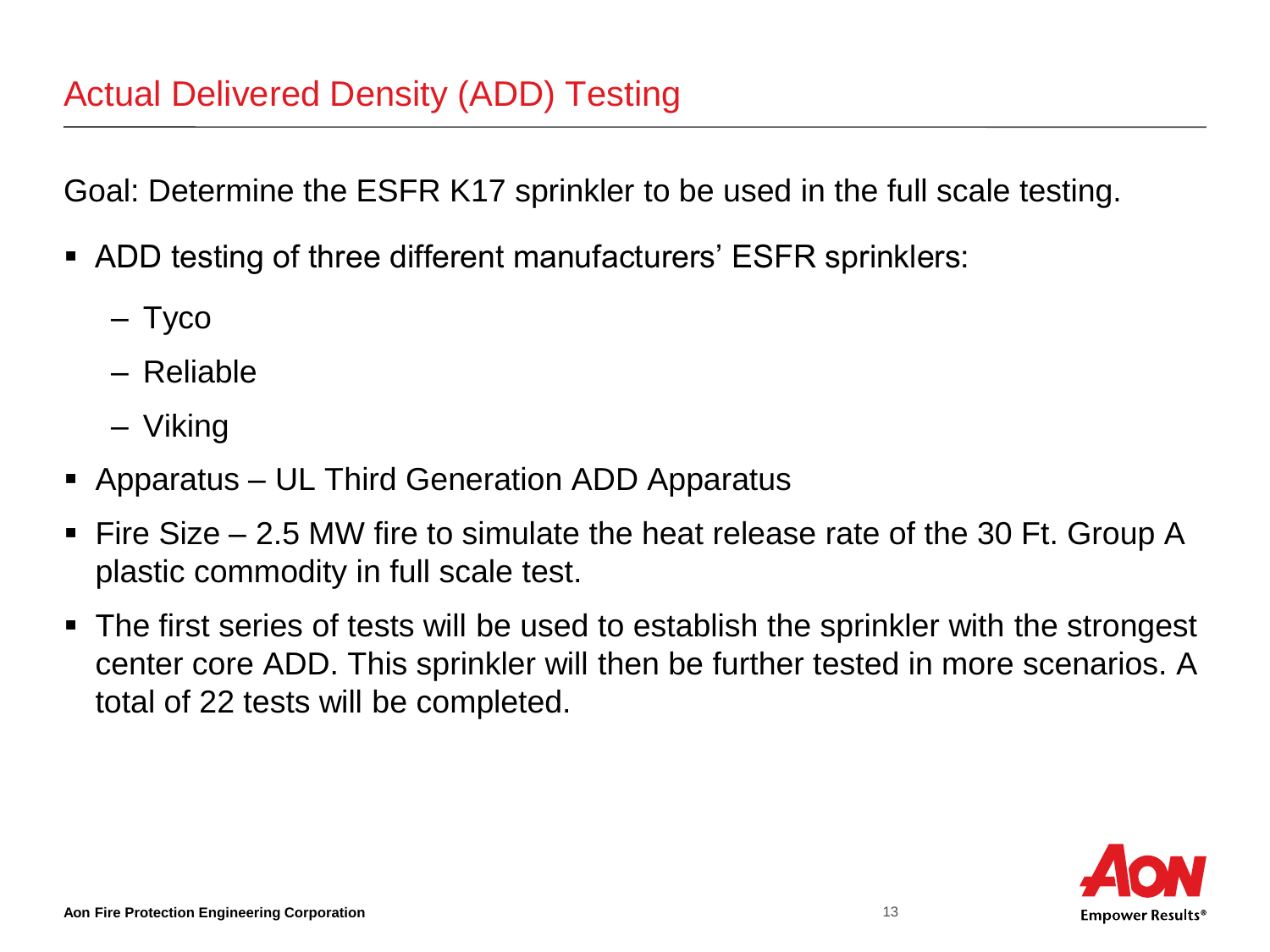| <b>Bar Joist</b><br><b>Depth</b><br>$(\ln)$ | <b>Bar Joist</b><br><b>Offset</b><br>$(\ln)$ | <b>Ceiling to</b><br><b>Apparatus Top</b><br>(Ft) | <b>Fire Size</b><br>(MW) | <b>Fire</b><br><b>Location</b>        | <b>Sprinkler</b><br><b>Type</b> | <b>Discharge</b><br><b>Pressure</b><br>(PSI) |
|---------------------------------------------|----------------------------------------------|---------------------------------------------------|--------------------------|---------------------------------------|---------------------------------|----------------------------------------------|
| 22,30,36                                    | 0,3,6                                        | 10                                                | 2.5                      | Centered<br>under<br>one<br>sprinkler | <b>ESFR</b><br>$K-17$           | 52                                           |

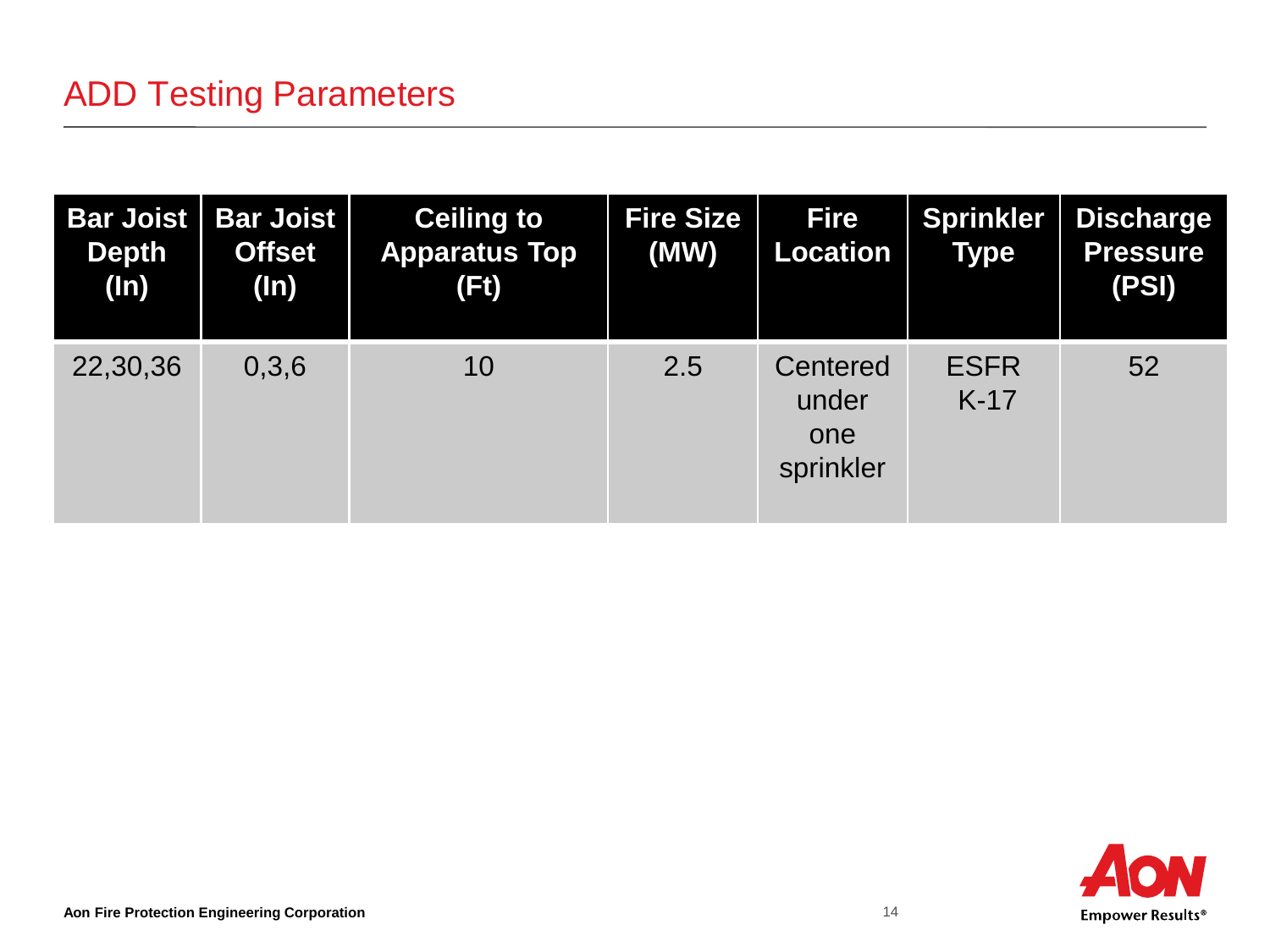# ESFR Full Scale Testing Overview

- Test Array
	- Standard Group A commodity
	- 30 ft. storage, 40 ft. ceiling
	- Double row racks, 6 in. longitudinal and transverse flue space
	- ESFR K17 sprinklers, 52 psi
	- 4 ft. aisles
	- 4 bay target arrays
	- Sprinkler spacing 10 ft. x 10 ft.
	- The ignition point will be under one sprinkler at the intersection of the transverse and longitudinal flues in the pinwheel configuration.

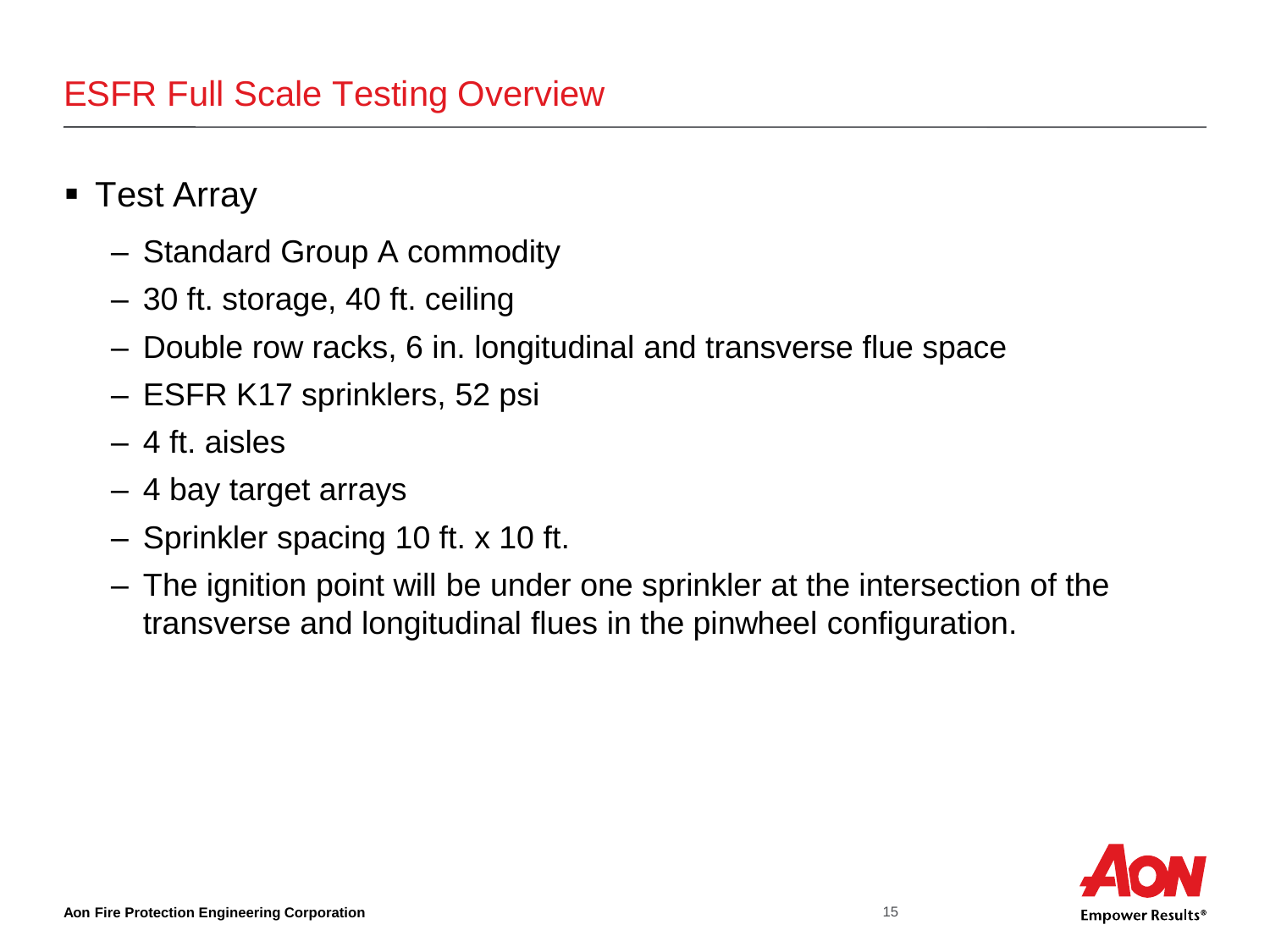

Plan View of Test Arrangement – 4 Bay Targets with Single Line Obstruction

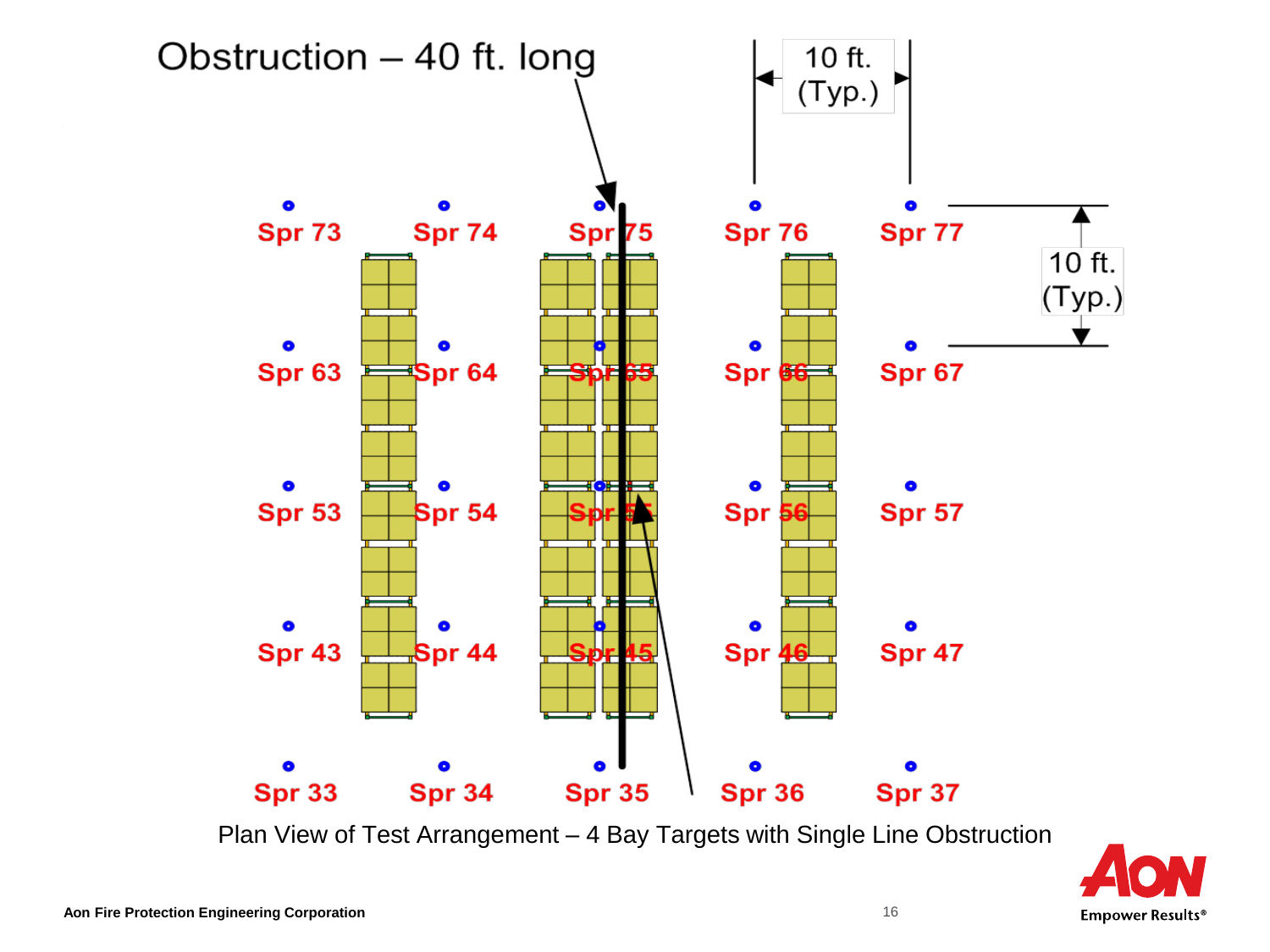

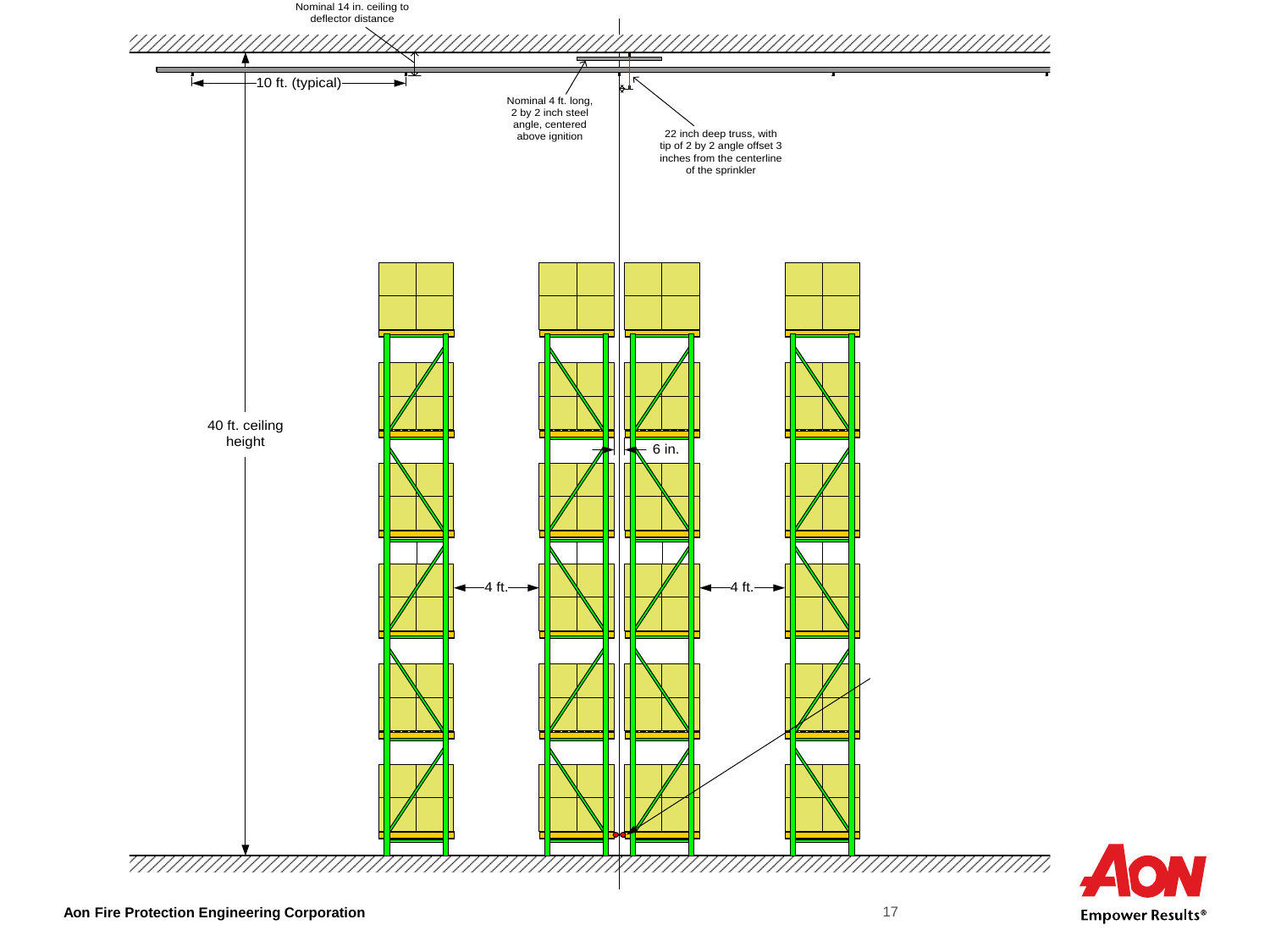

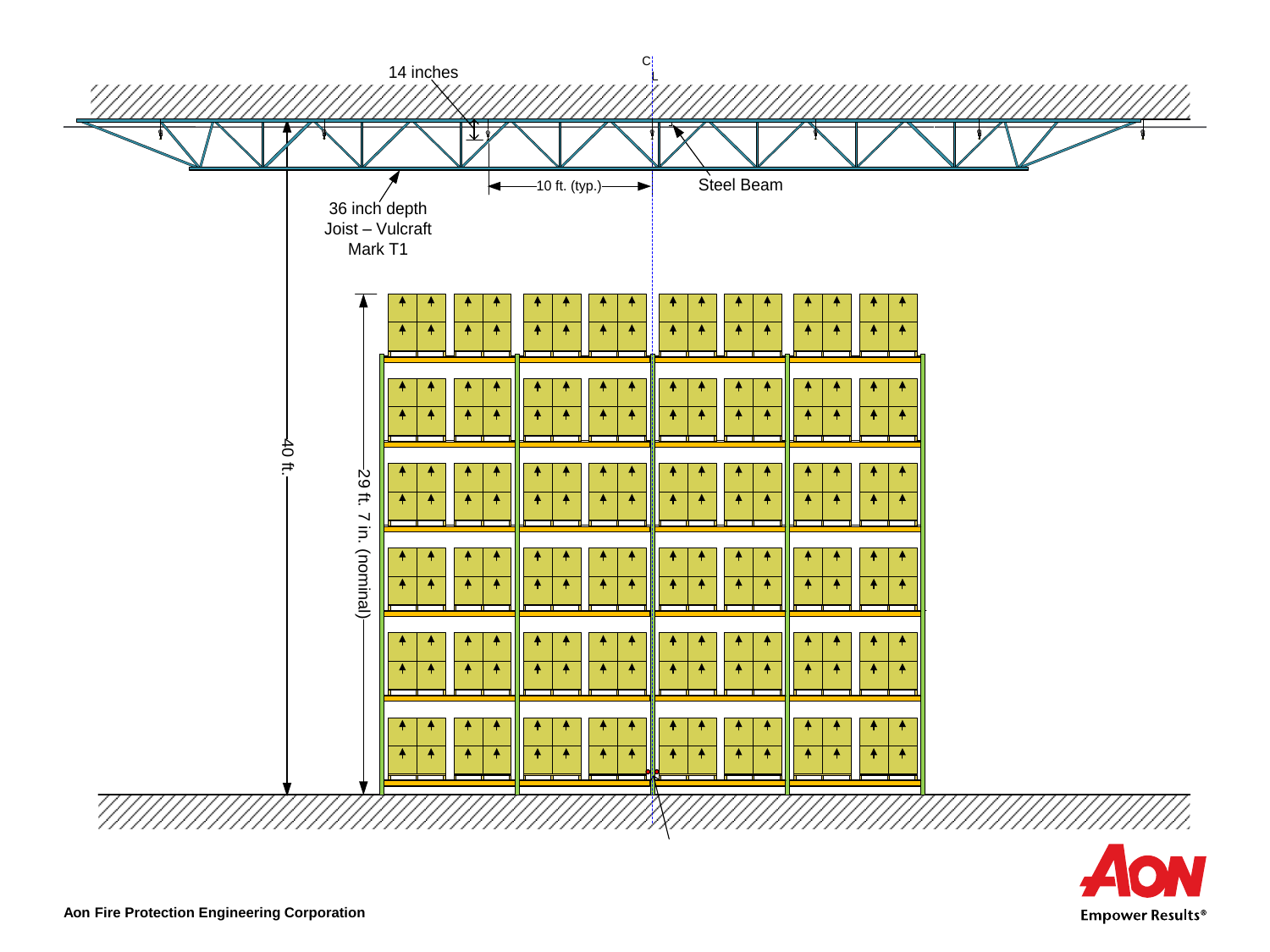## **Full Scale Testing - Bar Joist Obstructions**

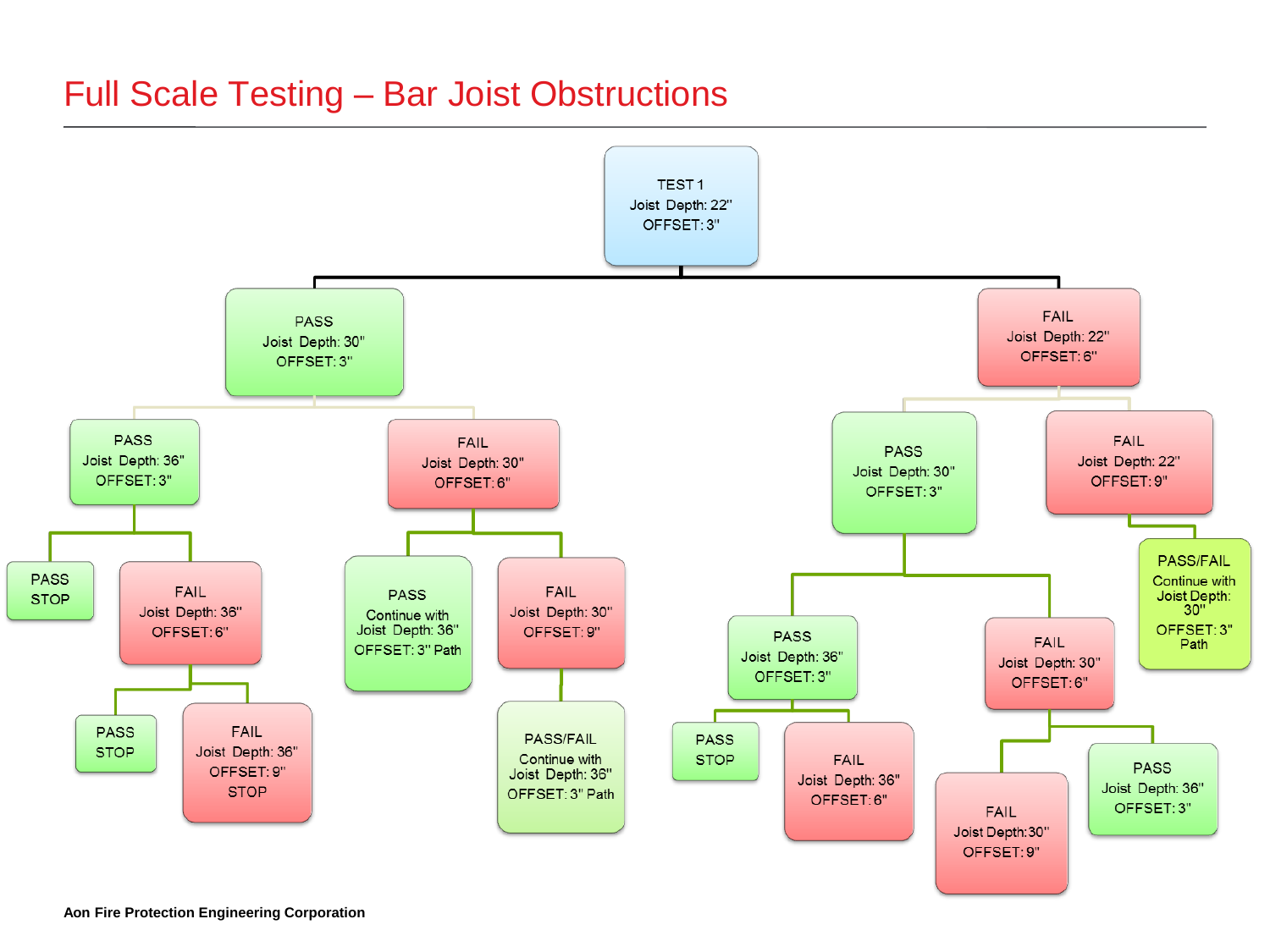## Full Scale Testing – Bridging Member Obstructions

- The most rigorous successful bar joist depth and offset will be used in the initial bridging member test arrangement.
- The bridging member will be located on the bar joist with variable offsets that increase if the test results in a failure.
- The bridging members will have an initial offset from the sprinkler of 0 inches that can be increased to 3, 6, and 9 inches.



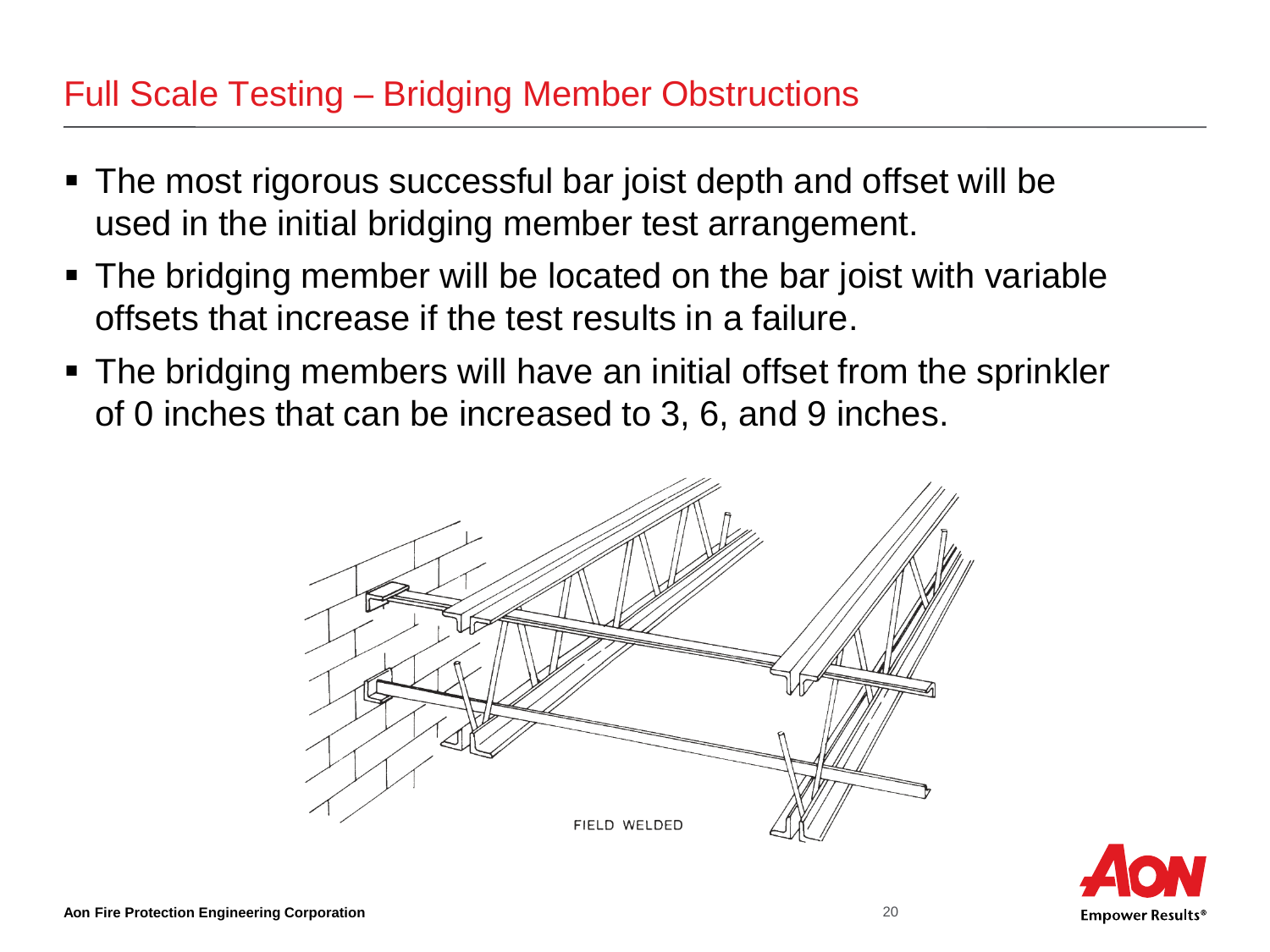## Pass/Fail Criteria for Full Scale ESFR Tests

- The following pass/fail criteria were established:
	- A maximum of eight sprinklers activate
	- The fire is generally contained to the ignition array
	- Ceiling gas temperatures are such that exposed structural steel would not be endangered (peak one minute average temperatures less than  $1,000^{\circ}$  F)

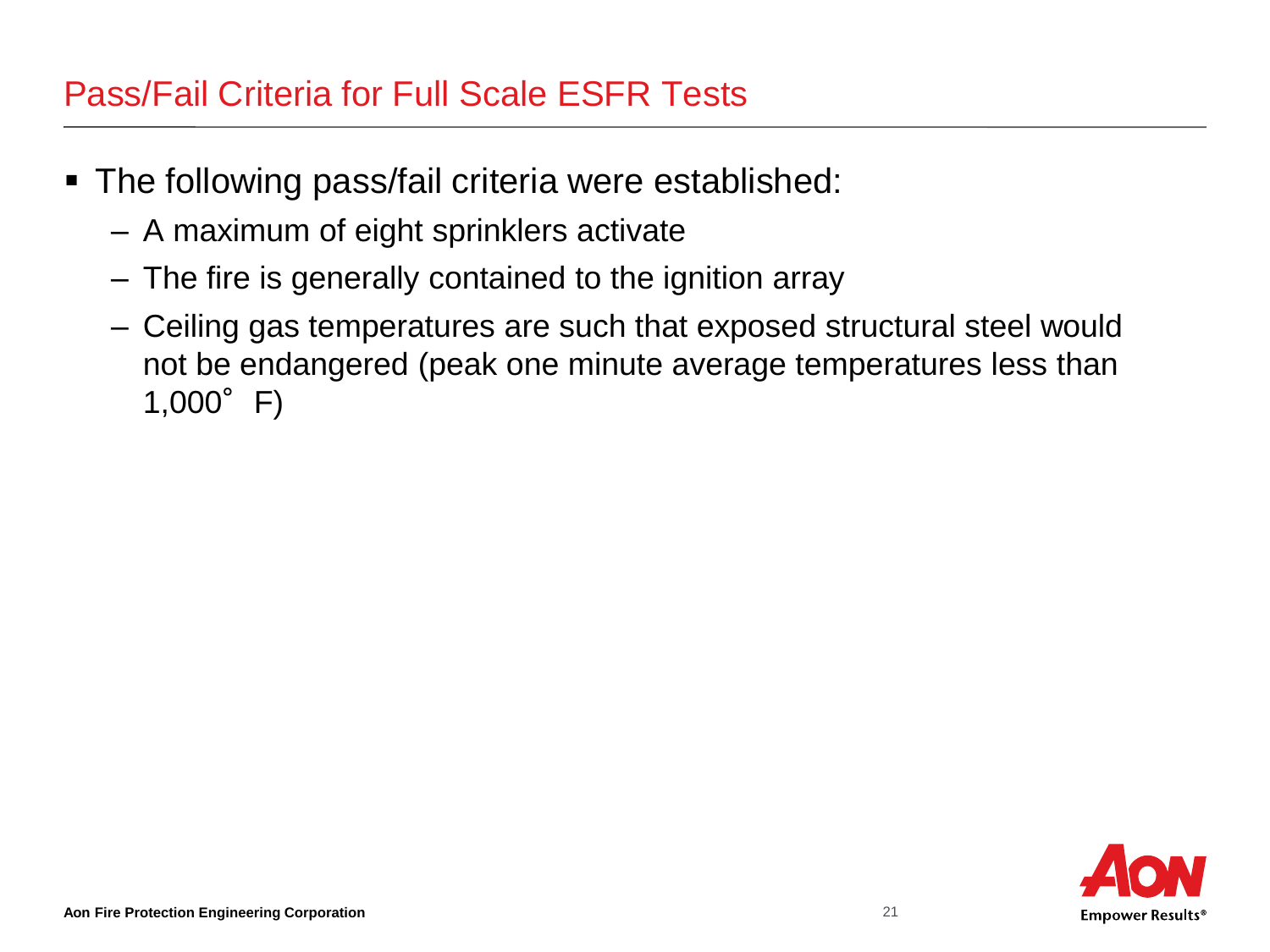A test plan has been developed which will allow measurement of the sensitivity of ESFR K17 sprinklers to near field obstructions.

This data should allow the NFPA 13 committee to develop scientifically based requirements for inclusion in the standard.

Data is still needed for various other obstruction situations such as miscellaneous piping, light fixtures, or duct work.